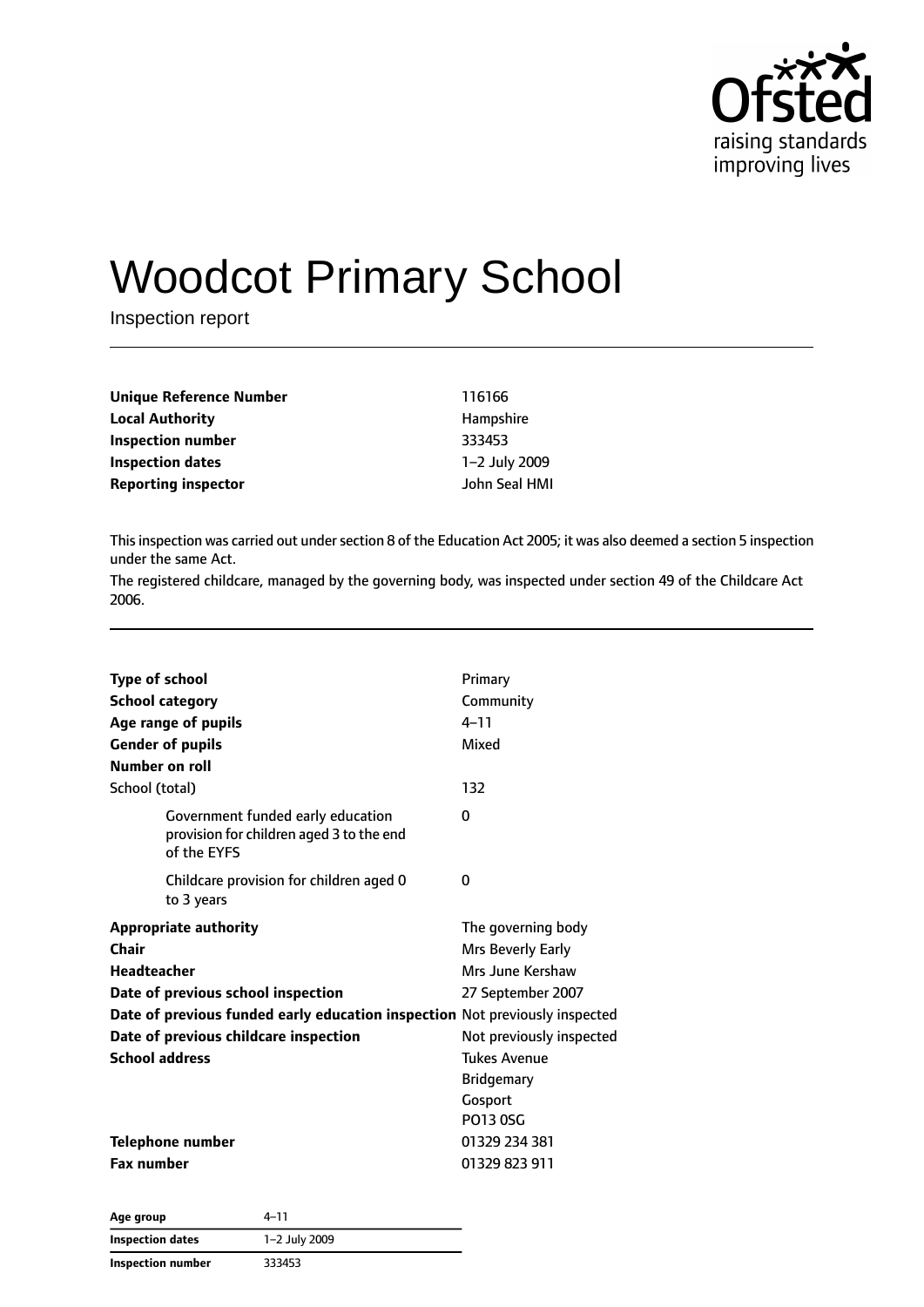.

<sup>©</sup> Crown copyright 2009

Website: www.ofsted.gov.uk

This document may be reproduced in whole or in part for non-commercial educational purposes, provided that the information quoted is reproduced without adaptation and the source and date of publication are stated.

Further copies of this report are obtainable from the school. Under the Education Act 2005, the school must provide a copy of this report free of charge to certain categories of people. A charge not exceeding the full cost of reproduction may be made for any other copies supplied.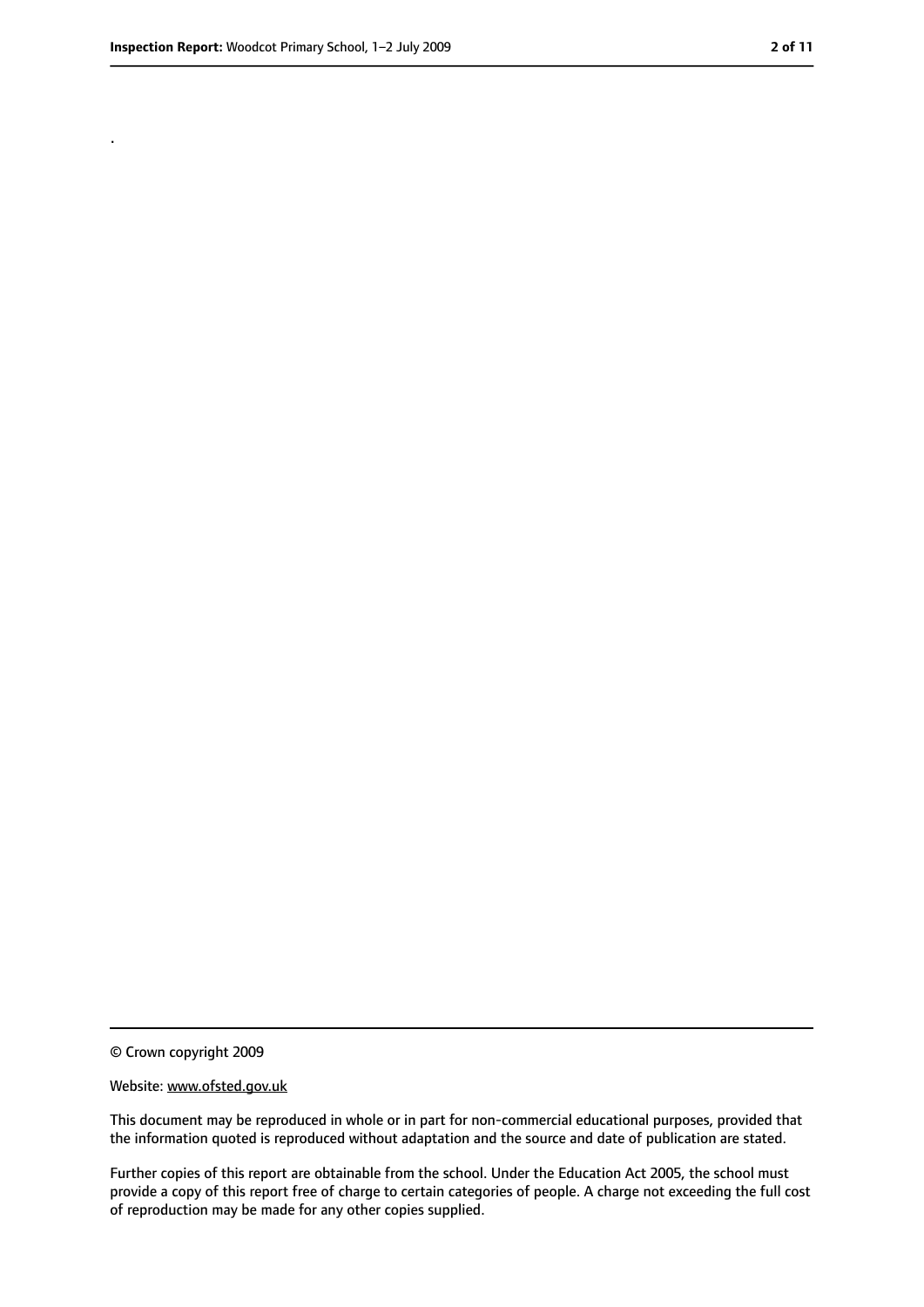# **Introduction**

The inspection was carried out by one of Her Majesty's Inspectors and an Additional Inspector.

## **Description of the school**

Woodcot Primary is a smaller than average primary school. Most pupils are of White British heritage. The number of pupils with learning difficulties and/or disabilities or with statements of special educational needs is above average. Of these pupils, the majority have either profound and multiple learning difficulties or moderate learning difficulties. The school has the Sports Activemark. There is provision for the Early Years Foundation Stage through a reception class. There is an independently run pre-school which shares the same site. When Woodcot Primary was inspected in September 2007, it was judged to require special measures.

#### **Key for inspection grades**

| Grade 1 | Outstanding  |
|---------|--------------|
| Grade 2 | Good         |
| Grade 3 | Satisfactory |
| Grade 4 | Inadequate   |
|         |              |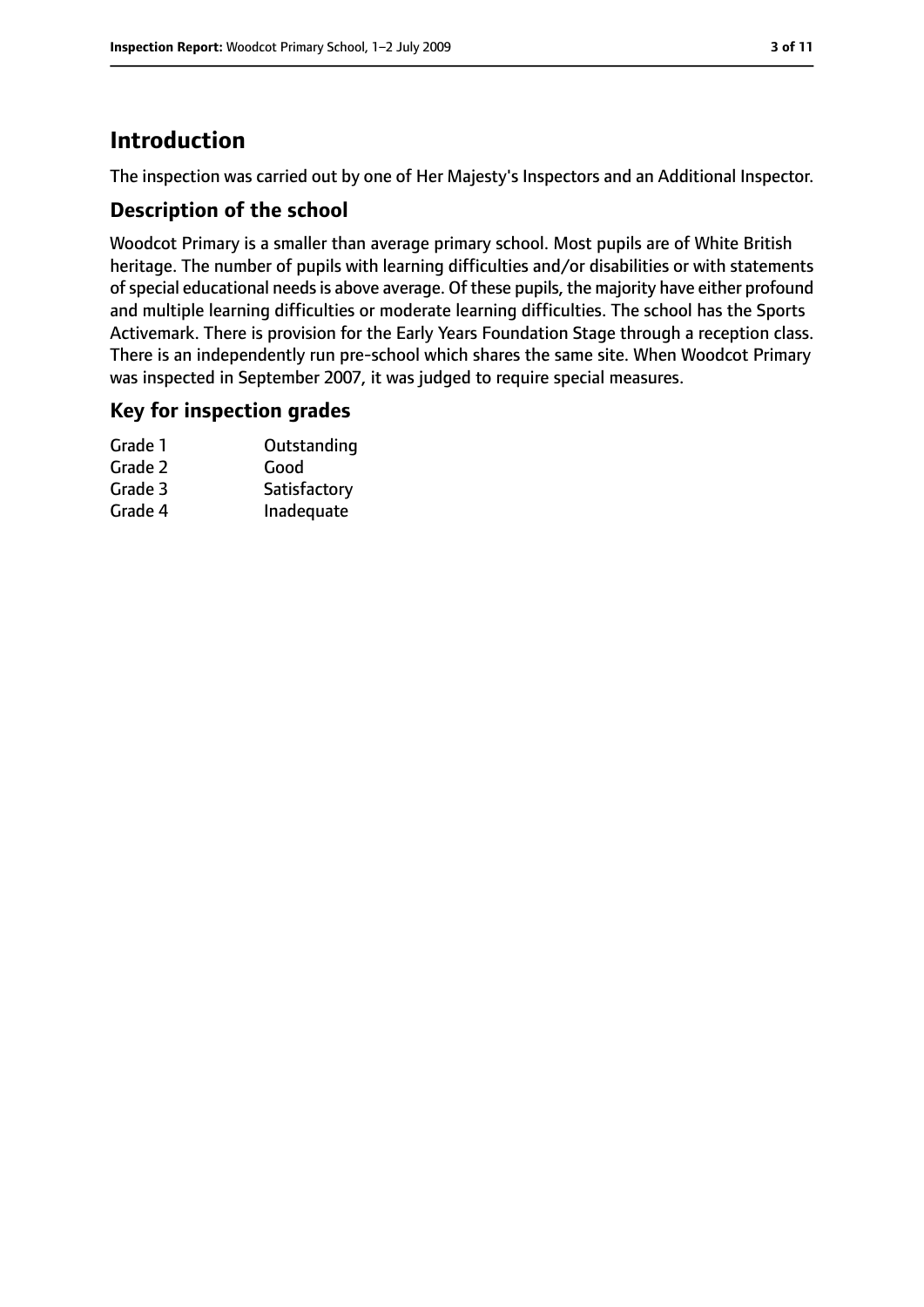# **Overall effectiveness of the school**

#### **Grade: 2**

Woodcot Primary now provides a good quality of education. In accordance with section 12 (4) of the Education Act 2005, Her Majesty's Chief Inspector is of the opinion that the school no longer requires special measures. Since the school was placed in special measures, there has been a relentless and effective drive to raise standards and improve the quality of teaching by the dedicated partnership of the headteacher and deputy. Others have followed their lead and the staff have worked hard, successfully, to address the areas requiring improvement. As a result, pupils make good progress across the school, and teaching is nearly always good. Most parents and pupils are very happy with the school and the numbers on roll are beginning to increase as the school's good reputation rightly spreads in the community. The school has effectively invested time and effort to promote its core values of 'teamwork, respect, well-being, inclusion and aspiration and achievement'. As a pupil said, 'I like the way the school respects us.'

The good teaching is reflected in the high number of good lessons across the whole school and a small but increasing number of outstanding ones. There are still a few lessons that are satisfactory, but the rigorous monitoring and evaluation by senior management ensures that these are kept in check and improved upon. Pupils generally enjoy their lessons, particularly the practical and relevant activities that link their literacy and numeracy skills to other subjects. A good example of this was seen in Year 6 where pupils were learning about percentages through calculating the proportion of elements such as fat and sugar in popular snack bars from the school tuck shop.

In previous years, pupils' attainment at the end of both Key Stages 1 and 2 has been below average and their progress slower than that expected nationally. This is no longer the case for most pupils. By the end of Key Stage 1, pupils' attainment in reading, writing and mathematics has increased to be at least in line with the national average. Pupils across Key Stage 2 make good progress and the school's accurate assessment information shows that a much higher number of pupils are attaining nationally expected standards. The school's analysis of pupils' attainment has identified that standards in writing are still not high enough and that some girls still do not do as well as they should in English and mathematics.

Pupils are very well behaved, confident and polite. They are keen to learn and try hard, even when the very occasional lesson is not as clear or as interesting as it could be. Pupils enjoy school, particularly the wide range of activities and experiences, such as 'university' afternoons where they can do drama, sew or garden with pupils of different ages. Pupils talk about school 'values' knowledgeably and supportively. These contribute well to their good spiritual, moral, social and cultural development. However, pupils' cultural development is only satisfactory as there are limited opportunities for pupils to learn about people with different faiths and cultural beliefs.

All pupils are cared for and supported well. Assessments are thorough, frequent and accurate. These are used well to vary work and to meet pupils' different ability levels and learning styles. Reports provide a clear and accurate picture of progress and development for pupils and parents. Individual educational plans for pupils with statements of educational needs are appropriate and are used well. Links with parents and external agencies, such as speech therapists and educational psychologists, are effective.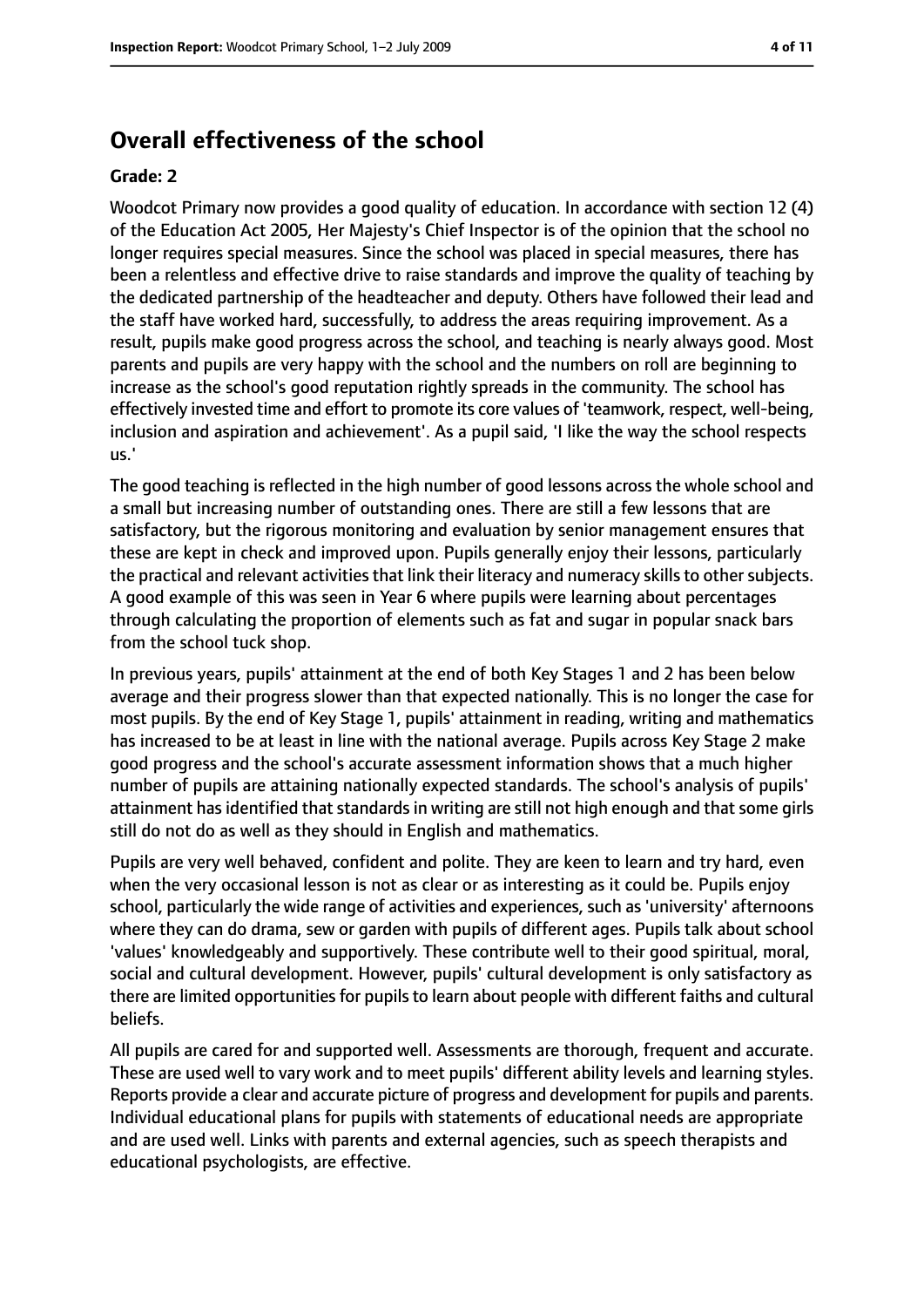The leadership team is committed to providing pupils with an exciting and stimulating learning environment throughout the school. There are very effective systems in place to monitor and evaluate pupils' progress and the quality of lessons. The leadership team has high expectations of the pupils and staff and there is a clear and purposeful drive for further improvement. Although the school has an emerging plan and effective links with the local community, it acknowledges that it is still in the early stages of promoting community cohesion. Governors are productive, business-like and challenging. They know the school well and provide support and challenge in equal measure. The continuing upward trend of improvement, and the good understanding of what the school needs to do next, by a wide range of staff and senior managers, provides the school with good capacity to improve.

## **Effectiveness of the Early Years Foundation Stage**

#### **Grade: 2**

Children make good progress because they are well looked after, engage in a range of interesting relevant activities and are taught well. The recently appointed coordinator leads and manages the phase well. She has a very good understanding of child development, the Early Years Foundation Stage curriculum and has clear plans for future improvements. She is ably supported by an astute and skilled teaching assistant. Accommodation both indoors and outside issuitable and is used well. Plans to address some limitations to the outdoor area, including increasing its size and making the surface even more suitable for wheeled toys, are due to be implemented shortly. A relatively new canopy installed outside already provides protection from sun and rain and enables children to play outdoors in all weathers. During the inspection, children successfully developed their language, creative and social skills in imaginative role play, catching and cooking fish on a pretend camp fire for a pretend picnic. Resources are accessible, attractive and of good quality. Children's welfare is good.

## **What the school should do to improve further**

- Raise pupils' standards of attainment in English and mathematics at the end of Key Stage 2, with a particular focus on writing and girls' attainment.
- Develop an effective programme to promote pupils' better understanding of different cultures and beliefs of people at a local, national and global level.

# **Achievement and standards**

#### **Grade: 2**

Due to the good provision in the Reception class, children get off to a good start and make good progress. By the end of the Early Years Foundation Stage, the children's knowledge, skills and understanding enable them to start the Key Stage 1 curriculum confidently. Pupils' progress in Key Stage 1 is also good. The 2009 results for the national tests for 11-years-olds were not available at the time of the inspection. However, work seen in classes and the school's accurate assessment of pupils' progress and attainment indicate that pupils make good progress across all year groups and that an ever increasing proportion of them attain standards in English, mathematics and science which are at least average. Pupils with learning difficulties and/or disabilities make good progress across the school.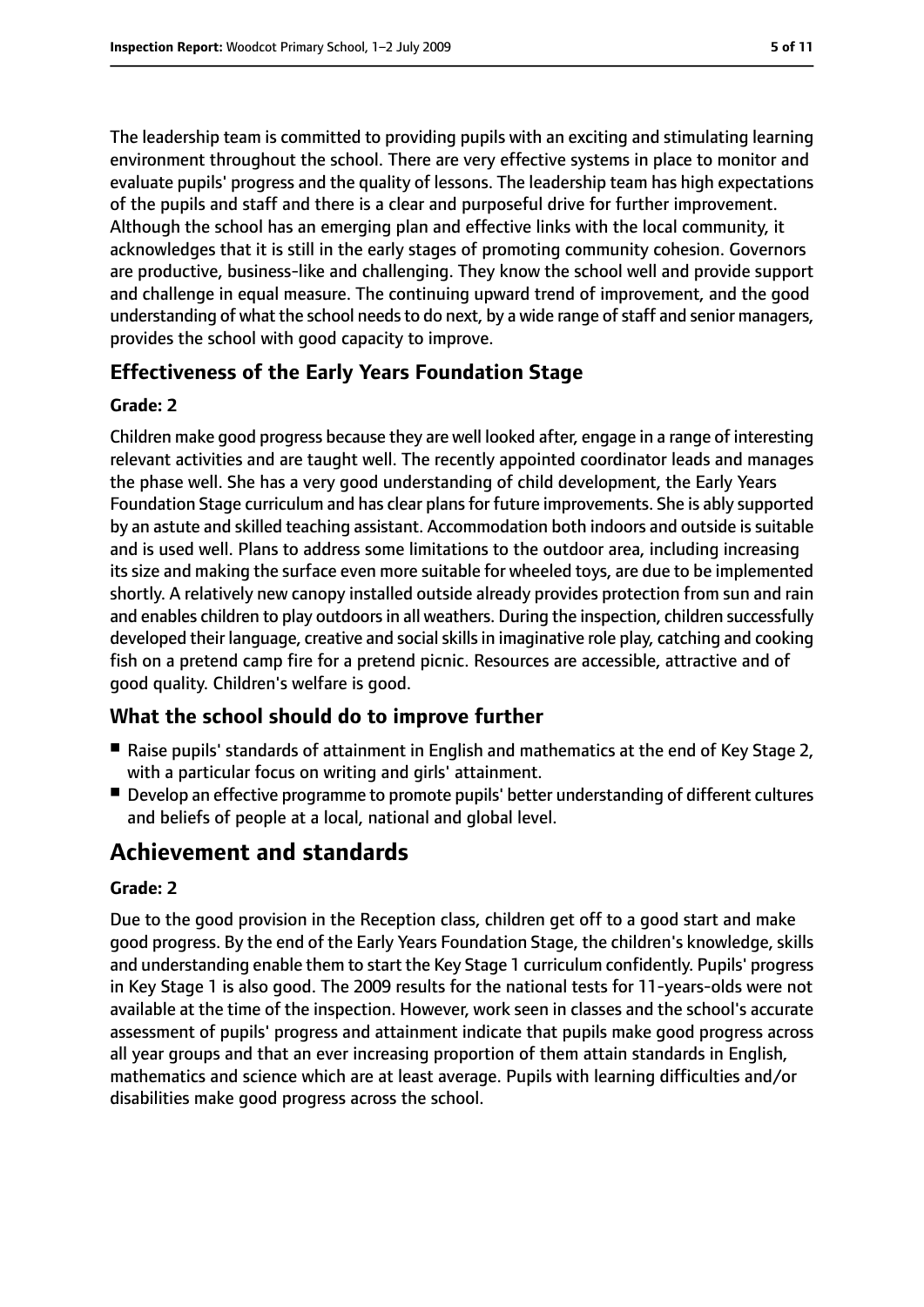# **Personal development and well-being**

#### **Grade: 2**

Pupils have a good understanding of and commitment to health and safety, which reflects the school's value of 'well-being'. This is seen in practice when pupils eat healthily, wash their hands before lunch, wear hats in the sun, and play and work together safely and sensibly. Attendance is in line with the national average. Pupils contribute well to their school and community, helping with tasks, raising money for charity, and through class and school council. They are well prepared for later life through their good skills development in literacy, numeracy and information and communication technology. They are keen to learn, achieve well, respect and include others, and cooperate well in play and work.

# **Quality of provision**

## **Teaching and learning**

#### **Grade: 2**

Most lessons have well-structured plans which identify the different abilities of the pupils and match the work accordingly, with learning support assistants being well deployed. The school is working hard to improve pupils' writing skills. There are many good examples of how pupils are encouraged to write by being provided with exciting and interesting activities which hold their attention and improve their speaking and listening skills. For example, in an outstanding Year 4 lesson, after enacting a scene from a story, some pupils became involved in a sophisticated debate about gender. Teachers' good subject knowledge enables them to ask questions that provoke pupils to think through solutions to problems. There are plenty of opportunities for pupils to talk to each other about their learning and teachers intervene only intermittently. Pupils know what they need to do to improve and can talk knowledgeably about their targets.

The main features of the decreasing number of less successful lessons are seen when the whole class is gathered together and the teacher spends too long explaining the learning activities, which do not always take account of pupils' previous knowledge and learning. As a result, pupils lose interest and the more able ones are not sufficiently challenged, which leads to progress slowing down. Pupils with learning difficulties and/or disabilities make good progress owing to effective support from the well-managed learning support assistants and accurate assessment of their needs.

#### **Curriculum and other activities**

#### **Grade: 3**

The curriculum is well planned, broad and balanced, with good features. There is an appropriate spread of lessons for all required subjects. Recent initiatives have linked literacy and numeracy skills more closely to other subjects and there are clear lines of planned progression throughout the school, although these are still too new for their full impact to be seen. The curriculum is effectively reviewed and planned by staff teams, and subject managers monitor the planning appropriately. There are a wide range of activities to provide pupils with experiences on which to build their learning, including day trips to London, visits to local towns and places of interest, and residential field trips. Enrichment activities are wide and varied, including the 'Woodcot university'. There are opportunities to learn musical instruments and many visitors to the school, including authors, the local library, police and fire services. The school plans appropriate activities to promote pupils' awareness of people with different faiths and cultures, but recognises that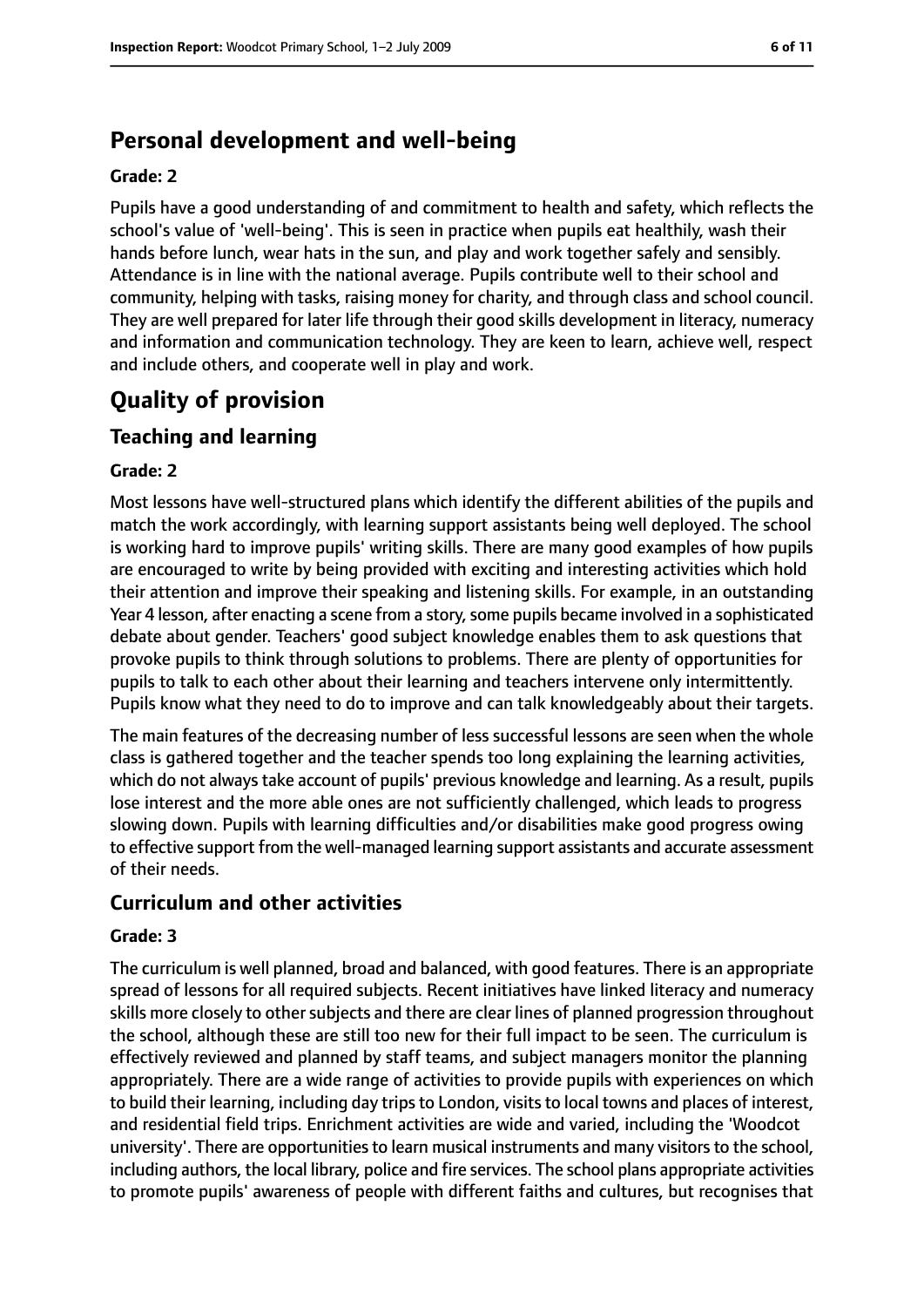it is insufficiently developed to provide an effective programme to widen pupils' understanding of national and global cultural issues.

### **Care, guidance and support**

#### **Grade: 2**

Good support for pupils with learning difficulties and disabilities contributes well to their good achievement, personal development and well-being. These pupils, including some with profound difficulties, are happy and well integrated. Vulnerable pupils, who have challenging behaviour or difficulties outside school, are well supported. Leaders and managers meet with and support parents and families. Very effective liaison with parents and carers has resulted in increasing numbers of parents who visit the school and attend workshops and discussions with staff. Pupils are guided well in their learning. Pupils of all ages speak very positively about the way targets and marking help them in their learning, saying that these 'show us what to do next'.

# **Leadership and management**

#### **Grade: 2**

Effective self-evaluation strategies ensure that the school's priorities are known by all and that clear action is taken to progress even further. The partnership with the local authority has been effective and productive, evolving from direct support alongside the school to a service that is drawn upon as and when the school identifies areas for development. Improvement planning, with focused, specific actions, is now taking into account longer-term issues. Safeguarding procedures are systematic and robust. All pupils are well catered for and parental feedback is supportive. The school works well with a range of agencies to support families and pupils and is striving effectively to develop relationships with hard-to-reach families.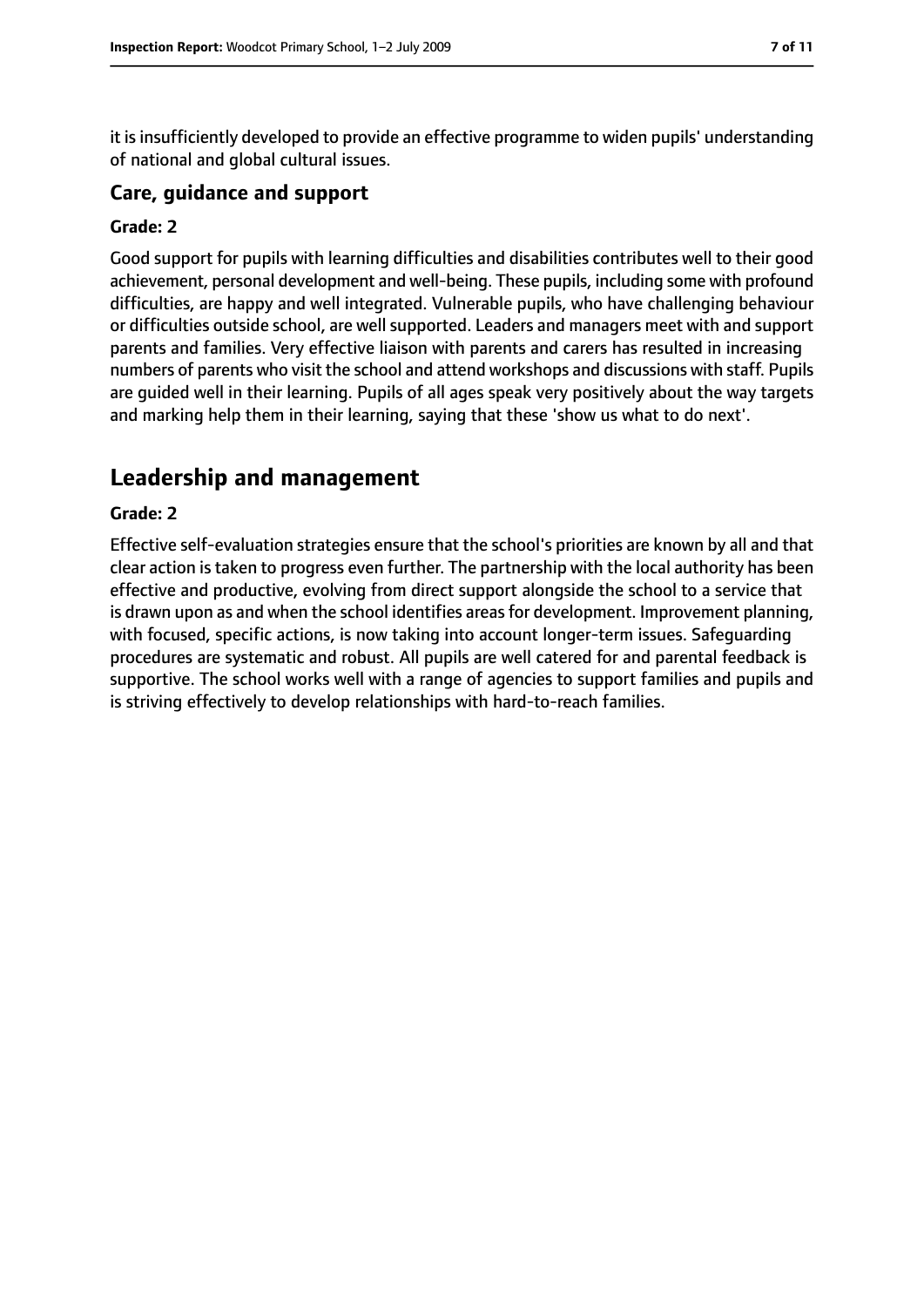**Any complaints about the inspection or the report should be made following the procedures set out in the guidance 'Complaints about school inspection', which is available from Ofsted's website: www.ofsted.gov.uk.**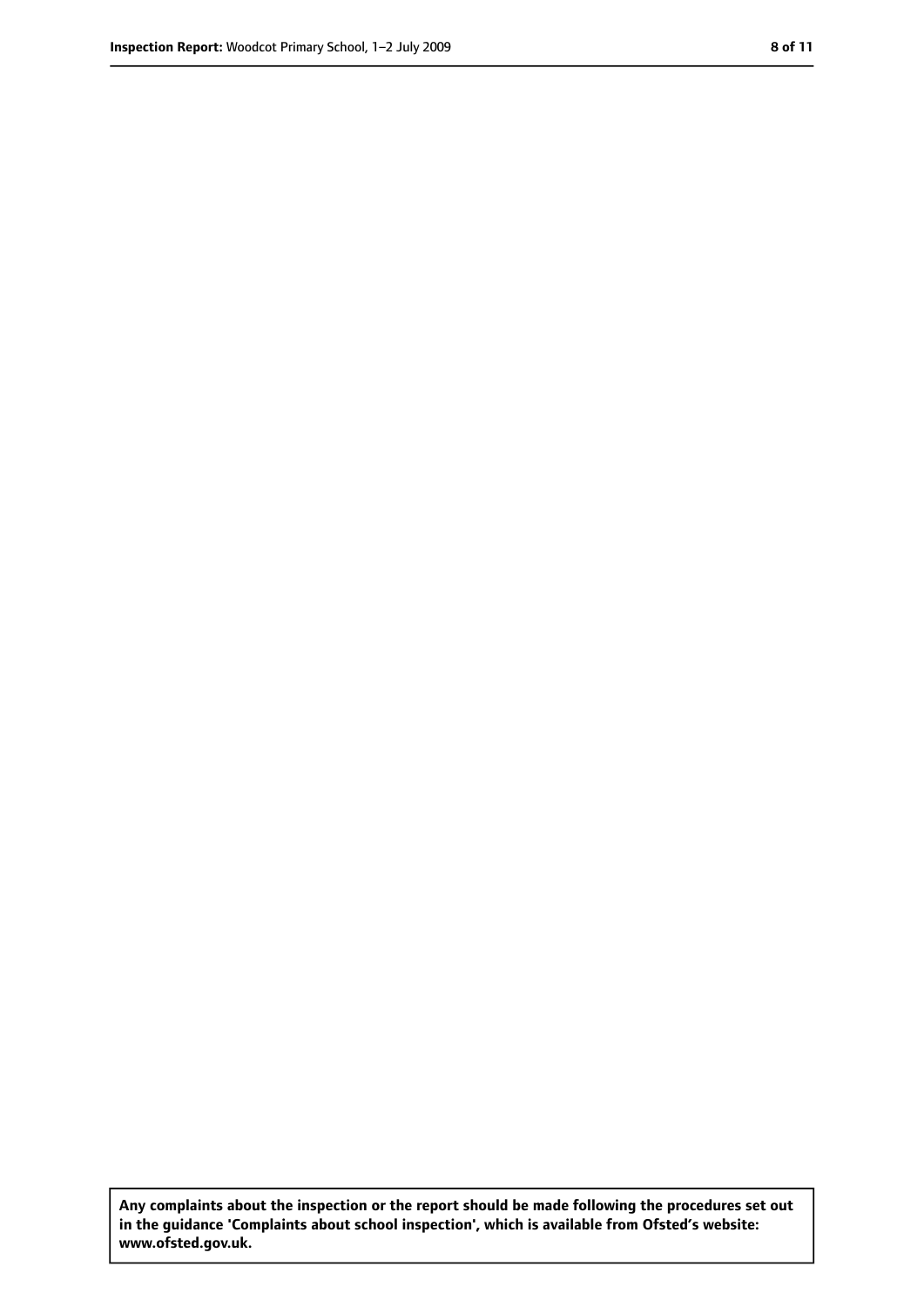# **Inspection judgements**

| key to judgements: grade 1 is outstanding, grade 2 good, grade 3 satisfactory, and ا | School         |
|--------------------------------------------------------------------------------------|----------------|
| arade 4 inadequate                                                                   | <b>Overall</b> |

## **Overall effectiveness**

| How effective, efficient and inclusive is the provision of<br>education, integrated care and any extended services in meeting the<br>needs of learners? |     |
|---------------------------------------------------------------------------------------------------------------------------------------------------------|-----|
| Effective steps have been taken to promote improvement since the last<br>inspection                                                                     | Yes |
| How well does the school work in partnership with others to promote learners'<br>well being?                                                            |     |
| The capacity to make any necessary improvements                                                                                                         |     |

# **Effectiveness of the Early Years Foundation Stage**

| How effective is the provision in meeting the needs of children in the<br>l EYFS?            |  |
|----------------------------------------------------------------------------------------------|--|
| How well do children in the EYFS achieve?                                                    |  |
| How good are the overall personal development and well-being of the children<br>in the EYFS? |  |
| How effectively are children in the EYFS helped to learn and develop?                        |  |
| How effectively is the welfare of children in the EYFS promoted?                             |  |
| How effectively is provision in the EYFS led and managed?                                    |  |

#### **Achievement and standards**

| How well do learners achieve?                                                  |  |
|--------------------------------------------------------------------------------|--|
| $\vert$ The standards <sup>1</sup> reached by learners                         |  |
| How well learners make progress, taking account of any significant variations  |  |
| between groups of learners                                                     |  |
| How well learners with learning difficulties and/or disabilities make progress |  |

## **Annex A**

<sup>&</sup>lt;sup>1</sup>Grade 1 - Exceptionally and consistently high; Grade 2 - Generally above average with none significantly below average; Grade 3 - Broadly average to below average; Grade 4 - Exceptionally low.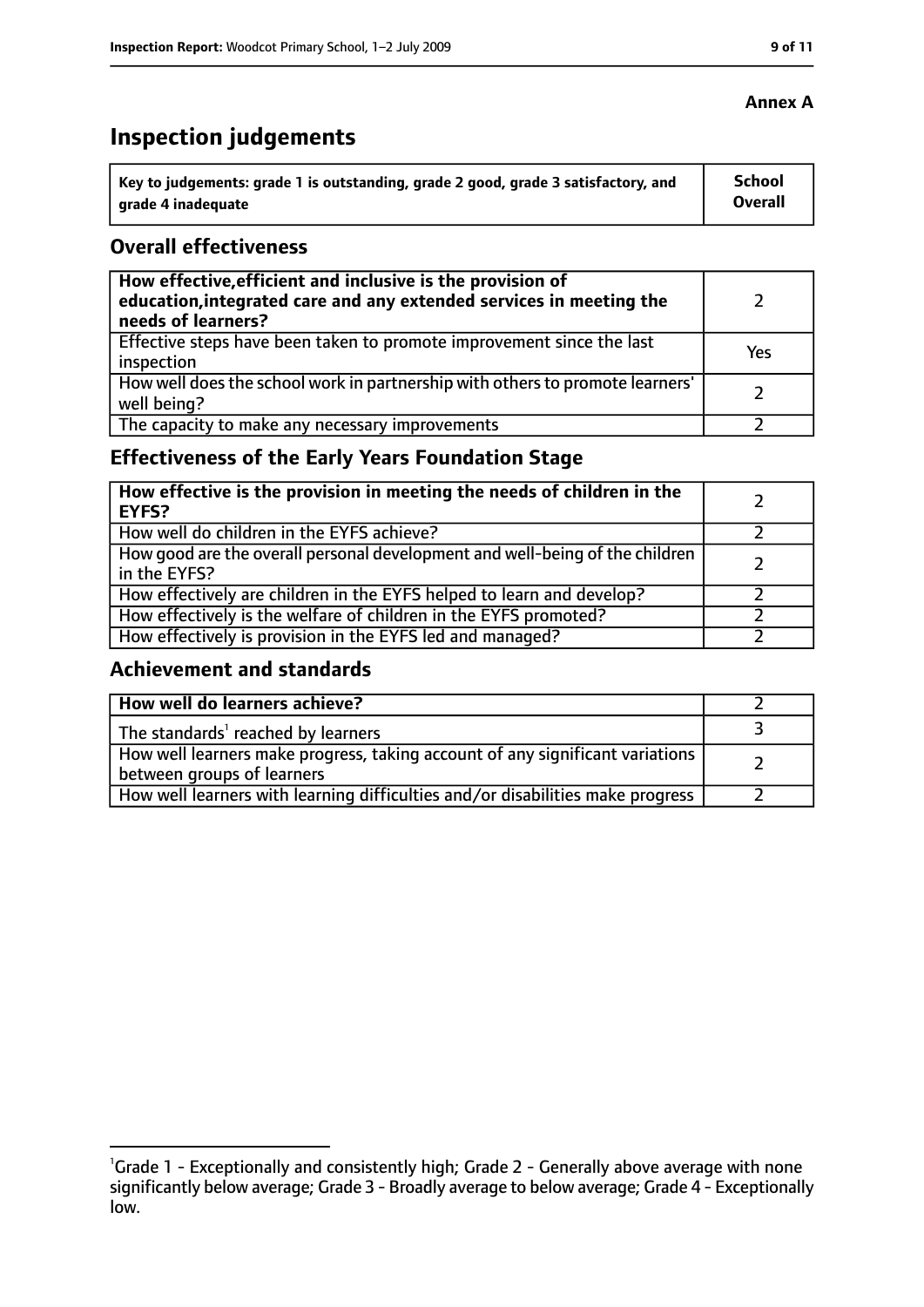# **Personal development and well-being**

| How good are the overall personal development and well-being of the<br>learners?                                 |  |
|------------------------------------------------------------------------------------------------------------------|--|
| The extent of learners' spiritual, moral, social and cultural development                                        |  |
| The extent to which learners adopt healthy lifestyles                                                            |  |
| The extent to which learners adopt safe practices                                                                |  |
| The extent to which learners enjoy their education                                                               |  |
| The attendance of learners                                                                                       |  |
| The behaviour of learners                                                                                        |  |
| The extent to which learners make a positive contribution to the community                                       |  |
| How well learners develop workplace and other skills that will contribute to<br>their future economic well-being |  |

# **The quality of provision**

| How effective are teaching and learning in meeting the full range of<br>learners' needs?              |  |
|-------------------------------------------------------------------------------------------------------|--|
| How well do the curriculum and other activities meet the range of needs and<br>interests of learners? |  |
| How well are learners cared for, quided and supported?                                                |  |

# **Leadership and management**

| How effective are leadership and management in raising achievement<br>and supporting all learners?                                              |     |
|-------------------------------------------------------------------------------------------------------------------------------------------------|-----|
| How effectively leaders and managers at all levels set clear direction leading<br>to improvement and promote high quality of care and education |     |
| How effectively leaders and managers use challenging targets to raise standards                                                                 |     |
| The effectiveness of the school's self-evaluation                                                                                               |     |
| How well equality of opportunity is promoted and discrimination eliminated                                                                      |     |
| How well does the school contribute to community cohesion?                                                                                      | 3   |
| How effectively and efficiently resources, including staff, are deployed to<br>achieve value for money                                          |     |
| The extent to which governors and other supervisory boards discharge their<br>responsibilities                                                  |     |
| Do procedures for safeguarding learners meet current government<br>requirements?                                                                | Yes |
| Does this school require special measures?                                                                                                      | No  |
| Does this school require a notice to improve?                                                                                                   | No  |